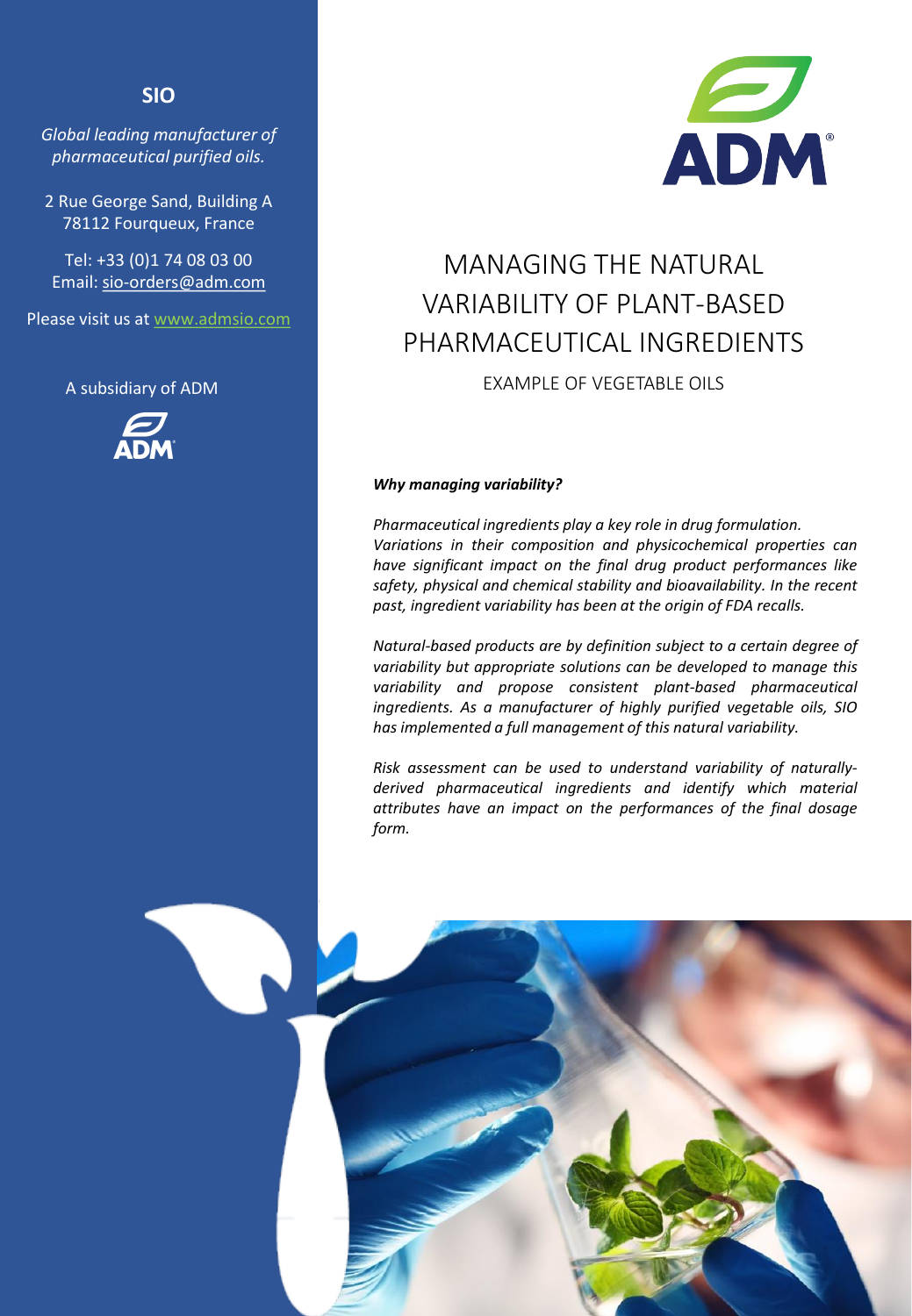### **The origins of variability**

Natural-based products are by definition subject to a certain degree of variability. It is typically the case of vegetable oils. This variability has different origins like cultivation techniques, weather conditions and soil characteristics. All these parameters play an important role on oil content of the seeds and fruits but also on the fatty acids composition of the vegetable oil.

The supply chain, storage time and condition also impact the quality of vegetable oil. As an example, bad storage conditions can lead to the presence of mycotoxins. Inappropriate drying conditions can lead to the formation of PAH's (polycyclic aromatic hydrocarbons) like benzo(a)pyrene.

The way seeds and fruits are treated for oil recovery is also of prior importance.  $\rightarrow$ 

**Plant-based products variability**



**Cultivation techniques** Crop cultivars – Sowing date – Sowing density – Irrigation – Fertilization – Maturity at harvest



**Weather conditions** Min/max temperatures – Days of sunshine – Rainfalls/water stress



#### **Example of geographic variability of soybean oil (from internal analysis)**

As an illustration, this graph shows the variation in α-linolenic acid content of crude soybean oil depending on the geographic origin.



From October to April, soybean oil is sourced from crops grown in the north hemisphere (areas in blue). It gives an oil with a higher content in α-linolenic (average around 7,5%) compared to seeds grown in the south hemisphere with an average content of α-linolenic acid around 6,5%.

#### **Applicable standards**

- Nature can provide vegetable oils with a very wide range of characteristics. Available food grade products are regulated by the CODEX ALIMENTARIUS.
- Pharmaceutical ingredients for their part have to comply with pharmaceutical regulatory standards (pharmacopeias) often tighter than food standards.

Besides regulatory requirements, some customers may have very specific needs, often even narrower, related to the formulation of their drug.

The European Pharmacopoeia has introduced in certain excipient monographs a section called "Functionality-Related Characteristics". This non mandatory section explains how functionality should be addressed. The USP General Chapter <1059> on Excipient Performance provides guidance on physical and chemical properties of excipients.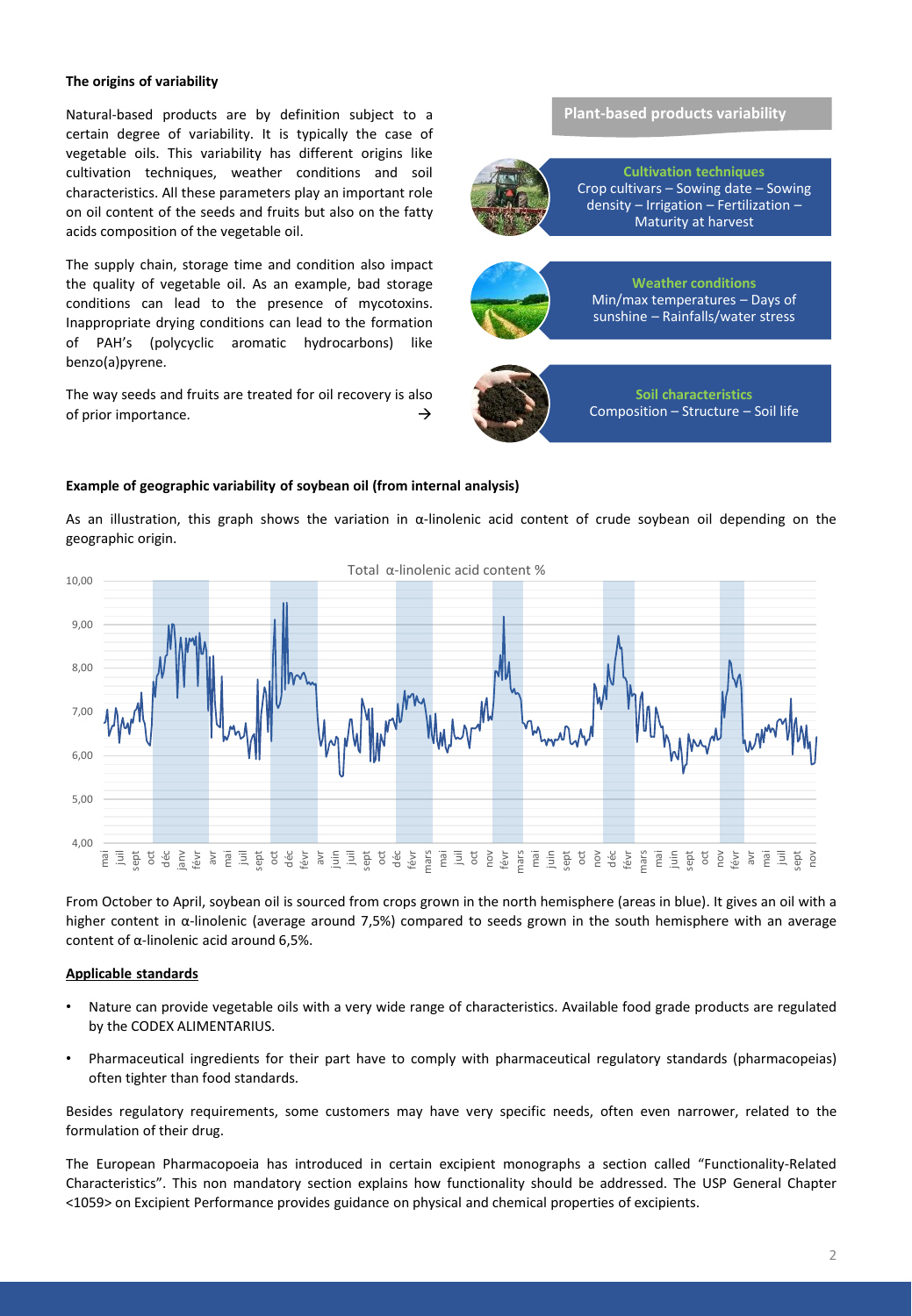## **Management of variability**

The management of the variability of plant-based pharmaceutical ingredients occurs at each step of the manufacturing process. Several fundamental steps are required: (a) Starting material sourcing, (b) Analytical characterization of its composition (c) Purification process design, (d) Process management and analytical expertise and (e) Stability studies.

## *(a) Sourcing of the starting material*

A major step in managing the variability is the sourcing of starting materials. Indeed, we saw previously that vegetable oils presented different profiles especially due to product variability parameters. It is essential to work closely with starting material suppliers, to discuss and explain clearly what are the needs to guarantee the quality and consistency of the final product.

Following actions are of major importance:

- Selecting a supplier working with a specific crop cultivar and able to mix oils from different origins to guaranty targeted fatty acid profile ; but also with dedicated production lines to avoid cross contamination.
- Working with him to improve his extraction process to avoid oil damage that can lead to purification troubles. As part of the GMP's, suppliers are audited. A pre-delivery sample is sent to the QC lab for analysis and agreement before delivery ;
- Selecting a particular sourcing period over the year to guaranty specific characteristics of the oil like fatty acid composition or specific UV absorbance.

## *(b) Characterization of the starting material*

*Crude oil* (solvent-extracted like soybean oil) and *virgin oil* (pressure-extracted like olive oil) are used as starting materials for pharmaceutical ingredients. Both sources contain a lot of different compounds.

Some of them are undesirable substances having a negative effect on oil's safety, quality and stability. They need to be removed. Among these are contaminants like pesticides, PAH and heavy metals, free fatty acids, phospholipids, oxidation compounds, flavors, pigments, traces of metal and extraction solvent, microbial contamination, residual solid particles. Each one of those compounds will have an impact on the quality attributes of the product.

Some others are beneficial and need to be preserved as much as possible. That is the case of tocopherols, the natural antioxidants that are naturally present in most vegetable oils. In each case, substances identification need to be done through analytical expertise.

## *(c) Purification process design*

The knowledge of critical product parameters and their link to the corresponding process parameters are key to help minimize fluctuations in pharmaceutical ingredients quality. The purification process needs to reliably and predictably deliver suitable product for human use. Impurities must be removed while an acceptable yield is maintained. At reception, oils are carefully analyzed and only those respecting internal specifications are accepted. Oils are then purified in a 6 steps process including degumming, neutralization, washing, bleaching, deodorization and final filtration up to 0,45 µm. Final packaging is done in ISO 8 classified clean and positive pressure room.

## Production is:

- Made by batch for full traceability ;
- Closed to avoid external contamination, under high vacuum to remove residual oxygen and prevent oxidation ;
- Made with nitrogen blanketing to prevent oil oxidation and improve shelf life stability ;
- Organic solvent free ;
- Made with optimized temperature to avoid oil degradation (trans fatty acids formation) and keep natural antioxidants in the oil.

Process is designed to be robust and ensure that the pharmaceutical ingredient will be as constant as possible. Careful analysis of the starting material allows us to adjust our purification process to each batch of starting material, depending on its variability.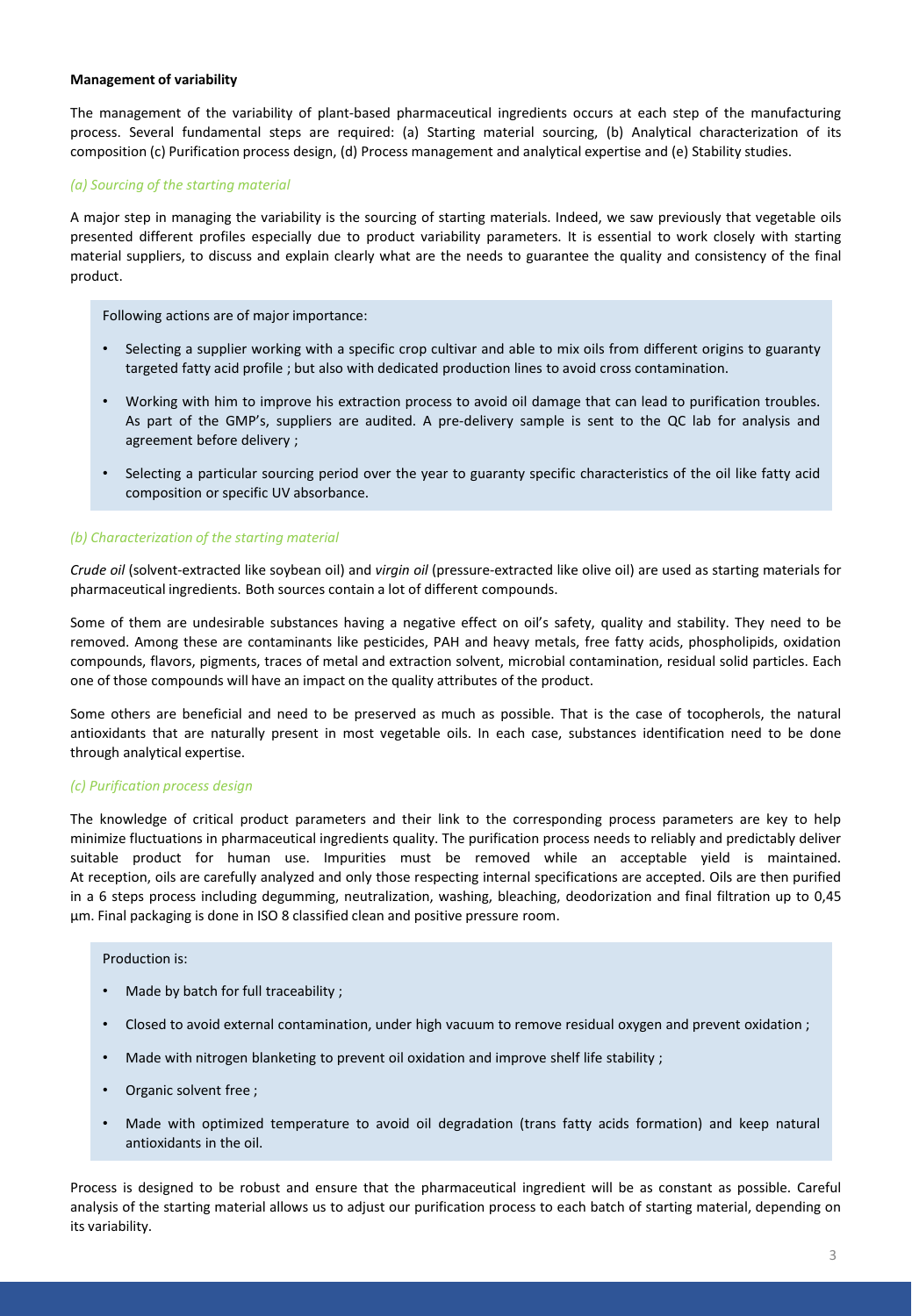#### *(d) Process management and analytical expertise*

Process management is of major importance in managing the variability of naturally derived pharmaceutical ingredients. Analysis of starting material characteristics and real-time process monitoring by the measurement of critical process parameters allow us to fine tune our process conditions to guaranty the best batch to batch consistency.

For excipients as for API's, we carefully manage In-Process Controls (IPC) to ensure that every subsequent batch will comply with internal specifications. As part of process management, Out Of Trends (OOT) is a particular relevant tool to identify immediately any process deviation.

Our company is recognized for its expertise in the analysis of oils and fats. We master the most advanced analytical techniques in compliance with Good Laboratory Practices (GLP), and propose also new and innovative methods to European and US Pharmacopeias, in particular for injectable oils.

In 2014, we have received a certificate from USP recognizing the outstanding contribution of the Analytical Department in the establishment of new monographs for olive and soybean oils. SIO is also involved for over 20 years in the working group of the European Pharmacopoeia in vegetable oils and brings its expertise in developing and improving analytical.



*SIO Expertise in oils and fats manufacturing and analysis.*

#### *(e) Stability studies*

Stability studies are essential to provide evidence of how the quality of an API or excipient varies with time under the influence of a variety of environmental factors such as temperature, humidity and light.

Our API's and excipients are tested according to the International Conference on Harmonization quality guideline ICH Q1A, in storage conditions adapted to the climatic conditions of the country where products are expected to be shipped, as defined by the WHO.

*Example of Refined Soybean Oil IV (injectable grade)*:

| <b>Number of batches</b><br>studies | <b>Study</b> | <b>Storage conditions</b>                      | <b>Frequency of testing</b><br>(months) | <b>Study duration time</b><br>(months) |
|-------------------------------------|--------------|------------------------------------------------|-----------------------------------------|----------------------------------------|
| 3                                   | Long term    | $30^{\circ}$ C ± 2 $^{\circ}$ C<br>65% RH ± 5% | 0-3-6-9-12-18-24-36                     | 36                                     |
| 3                                   | Accelerated  | $40^{\circ}$ C ± 2 $^{\circ}$ C<br>75% RH ± 5% | $0 - 3 - 6 - 9 - 12$                    | 12                                     |

In this case, storage conditions of Refined Soybean Oil IV have been chosen for tropical zones III and IV.

Stability studies done on our products show that they are perfectly stable over a 36-months shelf life period. Storage and transport conditions are also carefully managed to ensure the best quality of our pharmaceutical ingredients.